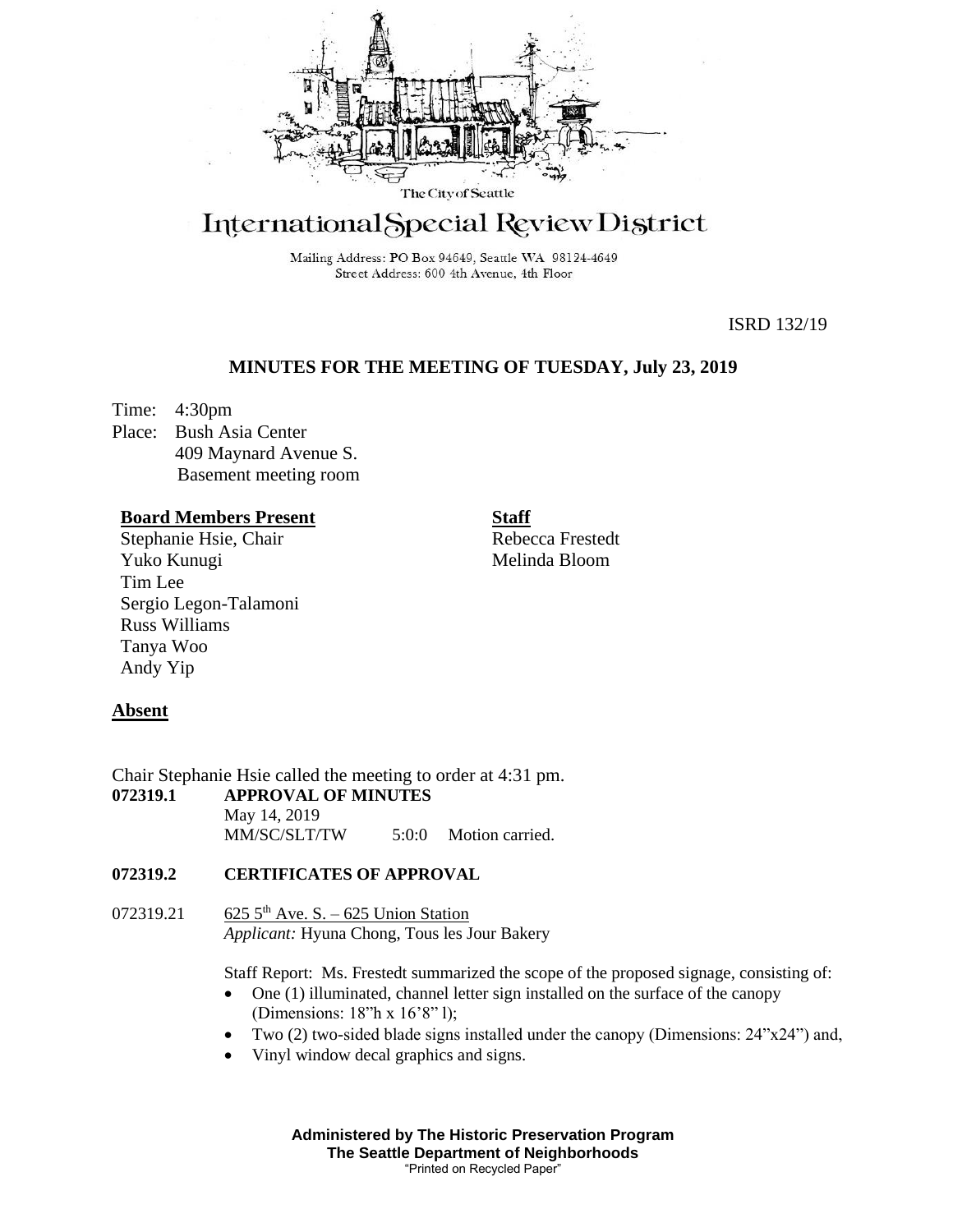Exhibits included photographs, plans and renderings. She said the building is a noncontributing building located outside of the Asian Design Character District and Retail Core.

#### Applicant Comment:

Hyuna Chong, business owner, oriented board members to the location, which was the former Tully's. She said it is not highly visible from the street and is hidden by bamboo trees. She proposed two blade signs west of the Wells Fargo signs.

#### *Ms. Kunugi arrived at 4:35 pm.*

Ms. Chong indicated placement of signs on photo. She proposed window covering film on windows to disguise expanded kitchen. She said there are no other options for kitchen expansion or relocation due to tunnel below which precludes drilling. She proposed covering window to disguise back of walk in cooler using the same film as what is on the door now. She provided three options of transparency.

#### *Mr. Yip arrived at 4:40 pm.*

Ms. Chong said the landlord preferred Option 1; she preferred options 1 or 3.

Ms. Hsie clarified that the film will only be on the kitchen side. She said screening elsewhere is to prevent sun impact/damage to product.

Ms. Woo asked about the origins of the business, French or Korean bakery?

Ms. Chong said it is a franchise from Korea. She noted that there is also a location in Bellevue.

Ms. Woo asked if Korean signage is planned.

Ms. Chong said no but they could add signage in Korean. The bakery is well-known in China; it is an international brand.

Ms. Woo asked about exhaust.

Ms. Chong said they must install a Type 2 hood under awning and behind sign.

Ms. Frestedt said if it isn't visible the board won't need to review but she needs to see drawing.

Mr. Williams asked for clarification on drawing as presented.

Ms. Frestedt said clarification is needed on plans; plans must show exactly what will be done.

Ms. Chong said she can re-submit final drawing.

There was discussion about size of cooler and how much it would extend into the window. Some board members expressed a preference for no window film on that side even if a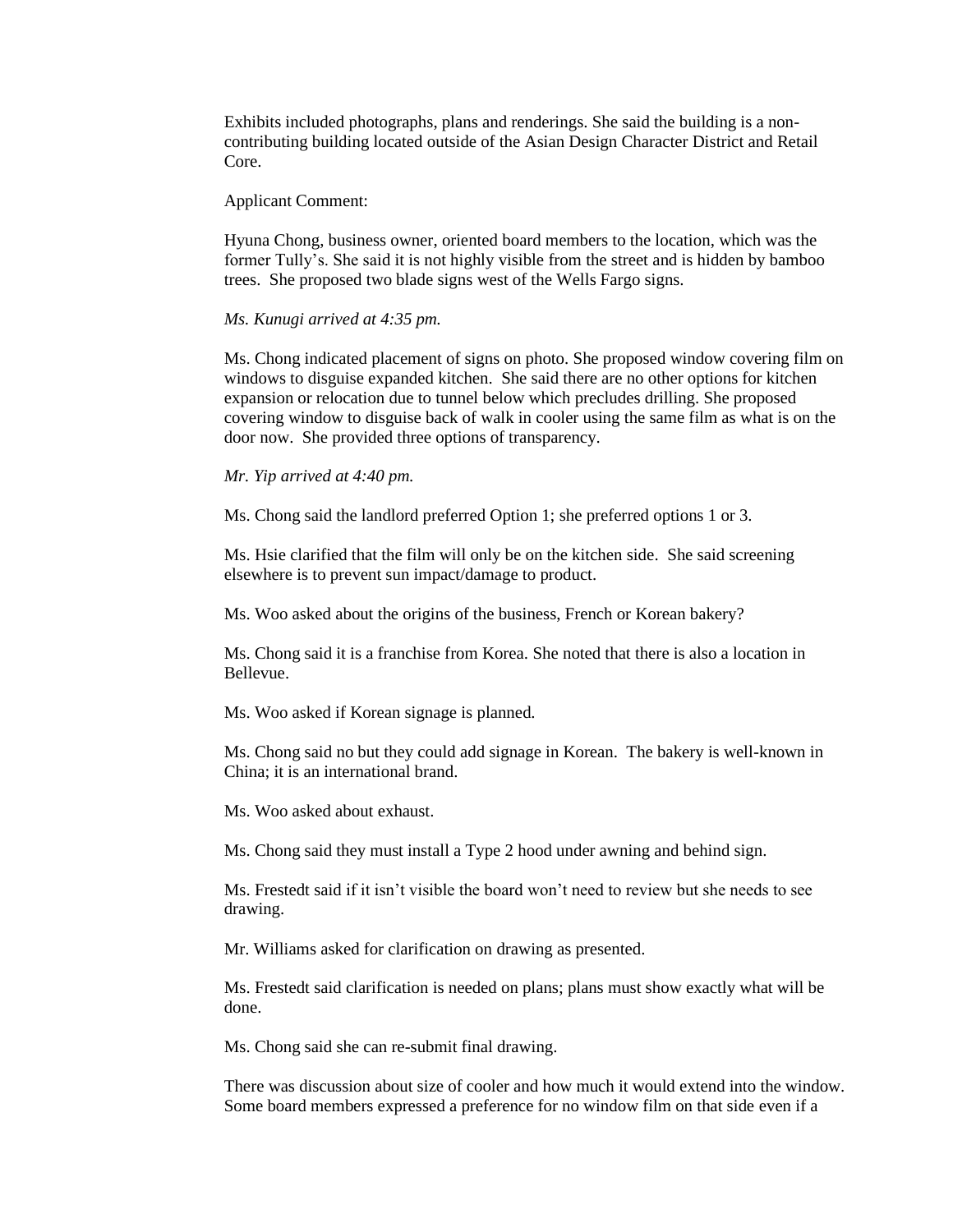small portion of the cooler was visible through windows. Board members suggested minimizing the amount of vinyl and the size of the cooler, if possible, so it won't block window.

Public Comment:

A community member asked clarifying questions about a drawing.

Ms. Hsie said there is not enough information about the ducting to review and said size, color, and appearance are needed.

Ms. Chong said the drawing is what she got from the landlord.

Ms. Hsie recommended returning with venting information.

Ms. Chong said she can obtain drawings from the company that will install vent.

Ms. Hsie said the to bring options, painted / unpainted.

Regarding the sign, Mr. Legon-Talamoni said the sign appears to hang below the awning.

Ms. Frestedt confirmed it is on a raceway and will hang below.

Ms. Hsie said she had no issue with the circular sign but noted a preference for original language, Korean.

Ms. Chong said it is in English, even in Korea. She said she would see about doing lettering in Korean and Chinese.

Ms. Frestedt \noted that degree of transparency on gradation of vinyl should be noted as the same type as used on other parts of the building.

It was noted that no vinyl was preferred on the second bay to the left of the graphic and to let the cooler show.

Action: I move that the International Special Review District Board recommend conditional approval of a Certificate of Approval, as proposed, with the exception of the graphic on the north elevation, pending submission of the final plan set and vinyl decal and translation, if proposed. The motion included a preference for option 1 or 3.

The Board directs staff to prepare a written recommendation of approval, based on consideration of the application submittal and Board discussion at the July 23, 2019 public meeting, and forward this written recommendation to the Department of Neighborhoods Director.

This action meets the following sections of the **International Special Review District Ordinance and** a**pplicable Design Guidelines:**

**SMC 23.66.338 – Signs Secretary of the Interior's Standard #10**